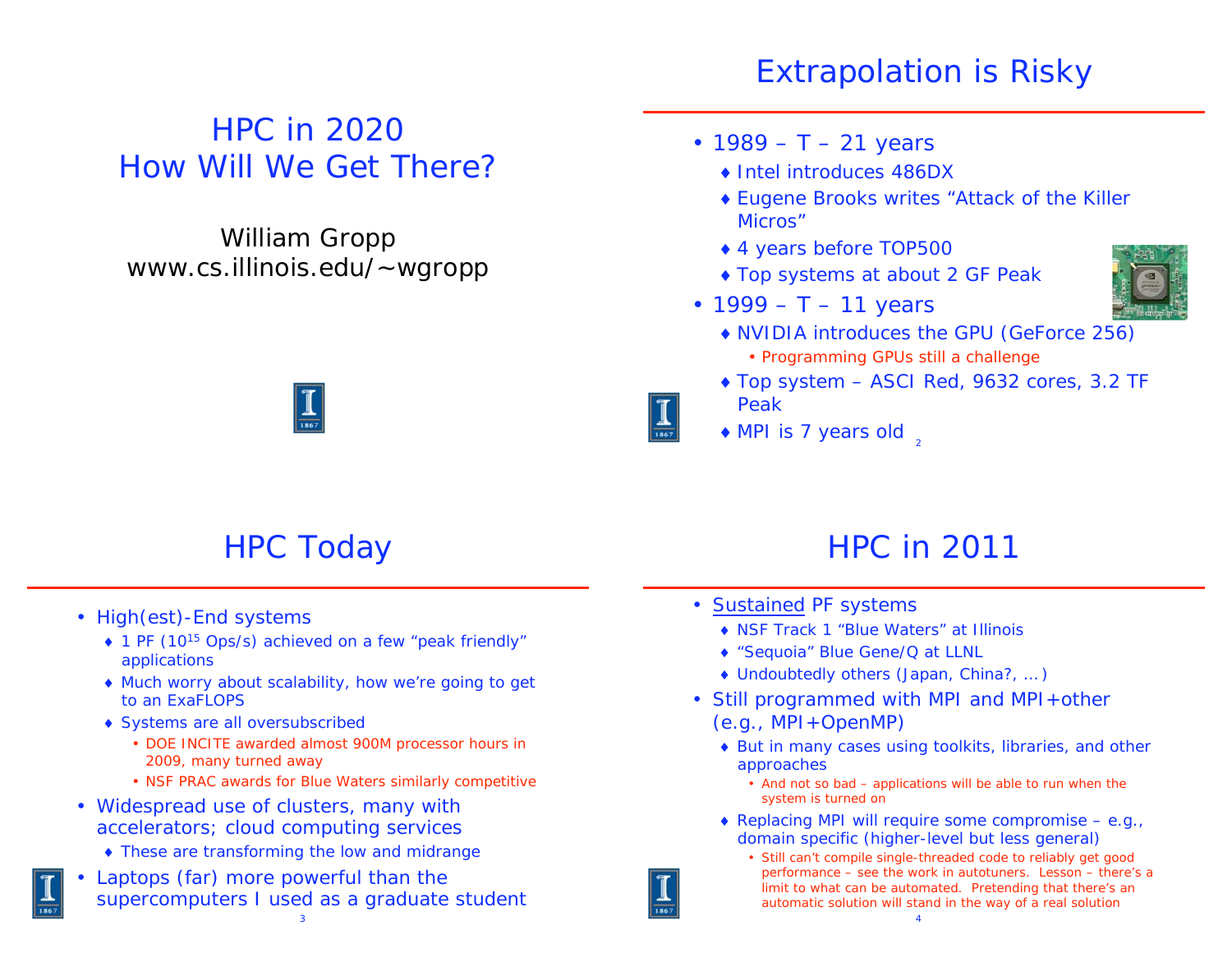# HPC in 2018-2020

#### HPC in 2030

- Exascale (10<sup>18</sup>) systems arrive
	- Issues include power, concurrency, fault resilience, memory capacity
- Likely features
	- Memory per core (or functional unit) smaller than today's systems
	- $\bullet$  10<sup>8</sup>-10<sup>9</sup> threads
	- ◆ Heterogeneous processing elements
- Software *will* be different
	- ◆ You *can* use MPI, but constraints will get in your way
	- Likely a combination of tools, with domain-specific solutions and some automated code generation
	- New languages possible but not certain
- Algorithms need to change/evolve
	- Extreme scalability, reduced memory
	- ◆ Managed locality
	- ◆ Participate in fault tolerance



Peter Kogge, Edu<br>Keren Bergman<br>Shekhar Borkar<br>Dan Campbell<br>William Carlson

herman Karp<br>tephen Keckle<br>tean Klein **Robert Lucas**<br>Mark Richard

**NOTICE** 

• Will we even have Zettaflops (10<sup>21</sup> Ops/s)?

- Unlikely (but not impossible) in a single (even highly parallel) system
	- Power (again) you need an extra 1000-fold improvement in results/Joule over Exascale
	- Concurrency - 10<sup>11</sup>-10<sup>12</sup> threads (!)
- See the Zettaflops workshops –

#### www.zettaflops.org

Will require new device technology

• Will the high-end have reached a limit after Exascale systems?

## The HPC Pyramid in 1993

5

# The HPC Pyramid in 2029 (?)

6





7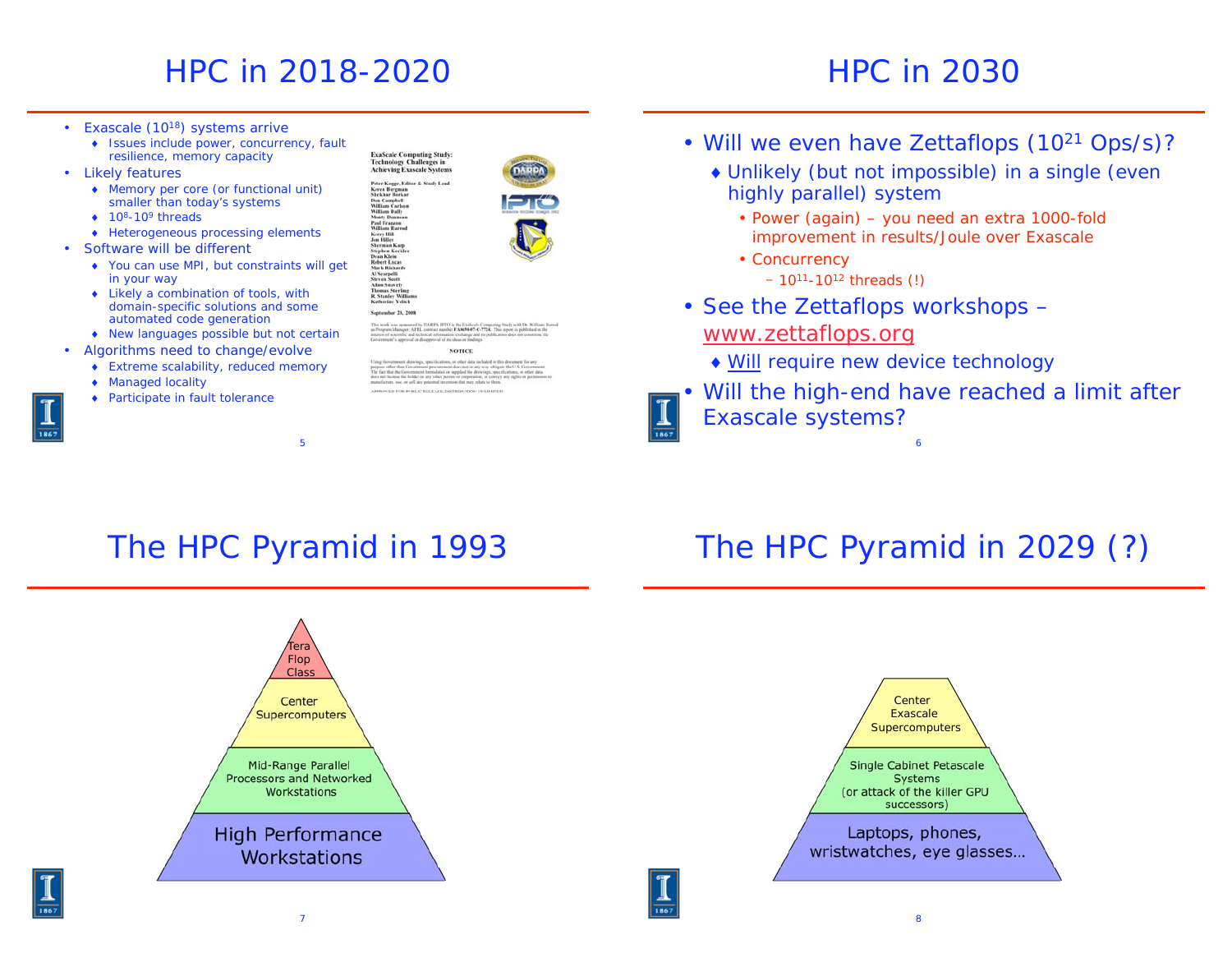## Exascale Challenges

## Going Forward

- Exascale will be hard (see the DARPA Report [Kogge])
	- Conventional designs plateau at 100 PF (peak
		- all energy is used to move data
	- Aggressive design is at 70 MW and is very hard to use
		- 600M instruction/cycle Concurrency
		- 0.0036 Byte moved/flop All operations local
		- No ECC, no redundancy Must detect/fix errors
		- No cache memory Manual management of memory
		- HW failure every 35 minutes Eeek!
- Waiting doesn't help
	- At the limits of CMOS technology
- What needs to change?
	- Everything!
	- Are we in a local minima (no painless path to improvements)?
- MPI (and parallel languages/ frameworks)
- Fortran/C/C++ and "node" language
- Operating System
- Application
- Architecture

# Breaking the MPI Stranglehold

 $\overline{Q}$ 

- MPI has be very successful
	- Not an accident
	- Replacing MPI requires understanding the strengths of MPI, not just the (sometimes alleged) weaknesses

# Where Does MPI Need to Change?

10

- Nowhere
	- There are many MPI legacy applications
	- MPI has added routines to address problems rather than changing them
	- For example, to address problems with the Fortran binding and 64-bit machines, MPI-2 added MPI\_Get\_address and MPI\_Type\_create\_xxx and deprecated (but did not change or remove) MPI\_Address and MPI\_Type\_xxx.
- Where does MPI need to add routines and deprecate others?
	- For example, the MPI One Sided (RMA) does not match some popular one-sided programming models
	- Nonblocking collectives (proposed for MPI-3) needed to provide efficient, scalable performance

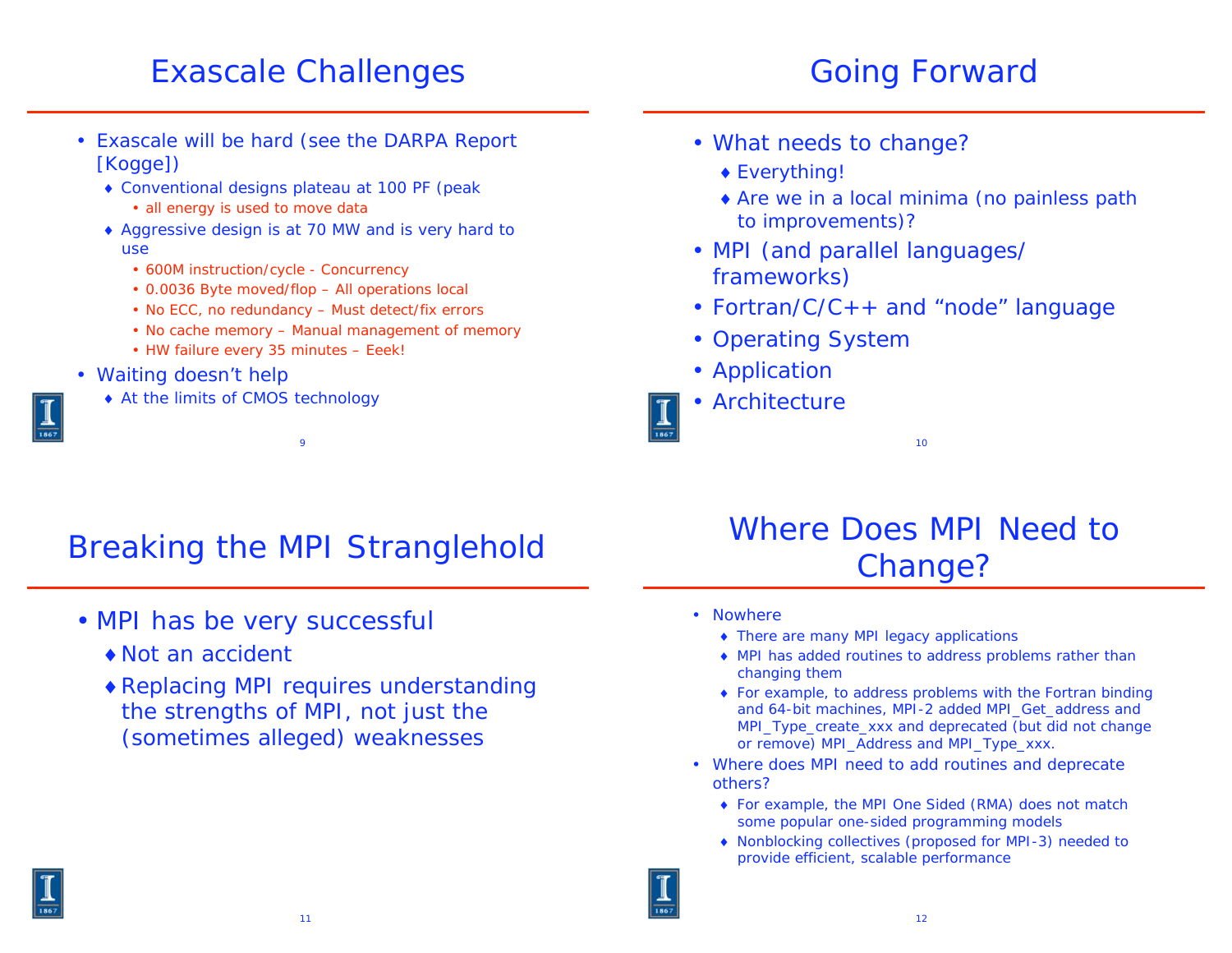#### **Extensions**

#### **Challenges**

- What does MPI need that it doesn't have?
- Don't start with that question. Instead ask
	- What tool do I need? Is there something that MPI needs to work well with that tool (that it doesn't already have)?
- Example: Debugging
	- Rather than define an MPI debugger, develop a thin and simple interface to allow any MPI implementation to interact with any debugger
- Candidates for this kind of extension
	- Interactions with process managers
		- Thread co-existance (MPIT discussions)
		- Choice of resources (e.g., placement of processes with Spawn) Interactions with Integrated Development Environments (IDE)
	- Tools to create and manage MPI datatypes
	- Tools to create and manage distributed data structures
		- A feature of the HPCS languages

13

- Must avoid the traps:
	- The challenge is not to make easy programs easier. The challenge is to make hard programs possible.
	- We need a "well-posedness" concept for programming tasks
		- Small changes in the requirements should require small changes in the code
		- Rarely a property of "high productivity" languages
	- ◆ Latency hiding is not the same as low latency
		- Need "Support for aggregate operations on large collections"
- An even harder challenge: make it hard to write incorrect programs.
	- OpenMP is not a step in the (entirely) right direction
	- ◆ In general, current shared memory programming models are very dangerous.
		- They also perform action at a distance
		- They require a kind of user-managed data decomposition to preserve performance without the cost of locks/memory atomic operations
	- **Deterministic** algorithms should have **provably deterministic implementations**

14

# How to Replace MPI

- Retain MPI's strengths
	- Performance from matching programming model to the realities of underlying hardware
	- Ability to compose with other software (libraries, compilers, debuggers)
	- Determinism (without MPI\_ANY\_{TAG,SOURCE})
	- Run-everywhere portability
- Add to what MPI is missing, such as
	- Distributed data structures (not just a few popular ones)
	- Low overhead remote operations; better latency hiding/management; overlap with computation (not just latency; MPI can be implemented in a few hundred instructions, so overhead is roughly the same as remote memory reference (memory wall))
	- Dynamic load balancing for dynamic, distributed data structures
	- Unified method for treating multicores, remote processors, other resources
	- Enable the transition from MPI programs
	- Build component-friendly solutions
		- 15 • There is no one, true language

## Issues for MPI in the Petascale Era

- Complement MPI with support for
	- Distributed (possibly dynamic) data structures
	- Improved node performance (including multicore)
		- May include tighter integration, such as MPI+OpenMP with compiler and runtime awareness of both
		- Must be coupled with latency tolerant and memory hierarchy sensitive algorithms
	- ◆ Fault tolerance
	- ◆ Load balancing
- • Address the real memory wall - latency
	- Likely to need hardware support + programming models to handle memory consistency model
- MPI RMA model needs updating
	- To match locally cache-coherent hardware designs
	- ◆ Add better atomic remote op support
- • Parallel I/O model needs more support
	- For optimal productivity of the computational scientist, data files should be processor-count independent (canonical form)

•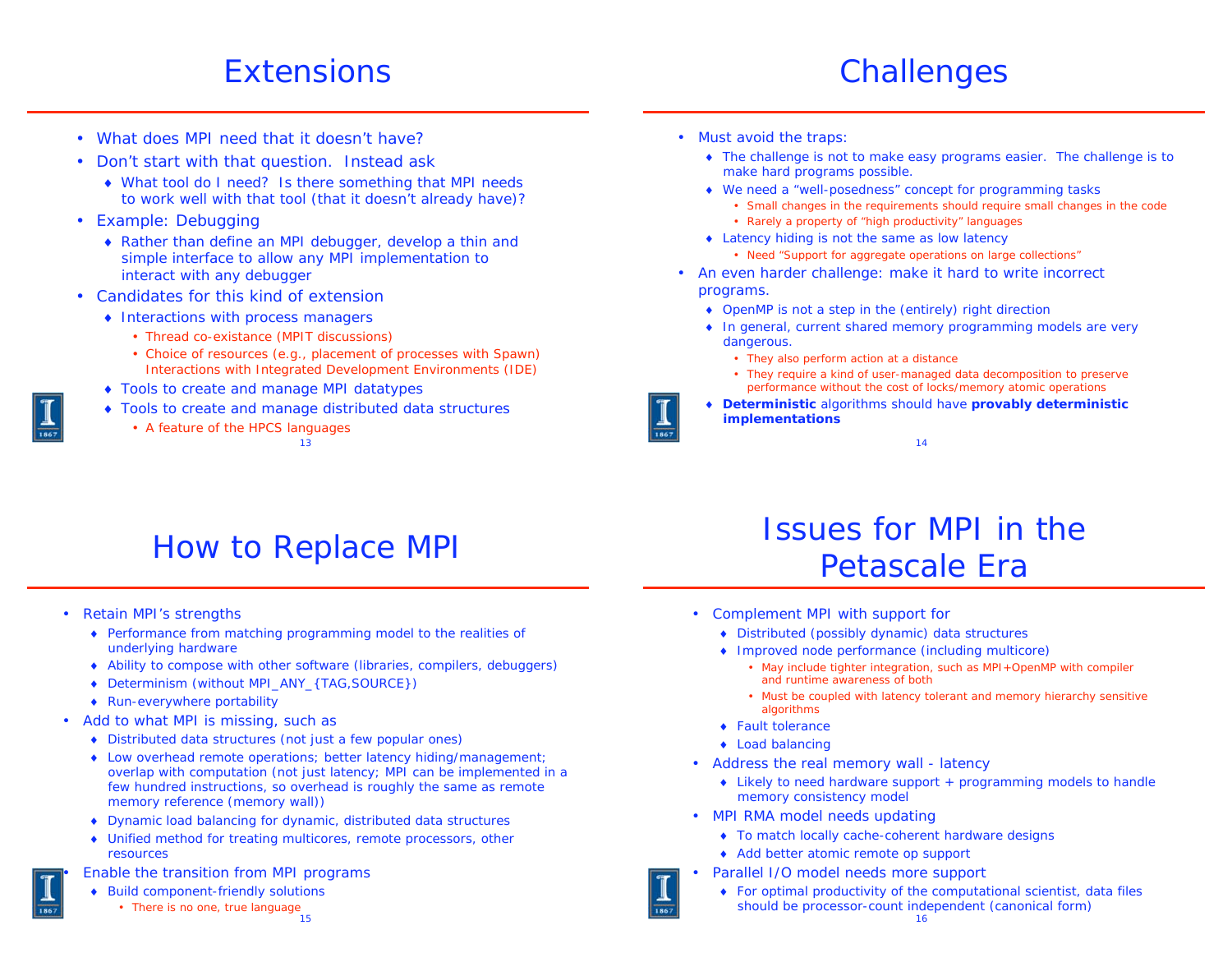# Breaking the Fortran/C/C++ **Stranglehold**

- Issue:
	- ◆ Ad hoc concurrency model
	- Mismatch to user needs
	- Mismatch to hardware
	- ◆ Lack of support for correctness
- Summed up: Support for what is really hard in writing effective programs
- Improve node performance
	- Make the compiler better
	- Give better code to the compiler
	- Get realistic with algorithms/data structures
		- 17

# Make the Compiler Better

- It remains the case that most compilers cannot compete with hand-tuned or autotuned code on simple code
	- Just look at dense matrix-matrix multiplication or matrix transpose
	- Try it yourself!
		- Matrix multiply on my laptop:
		- N=100 (in cache): 1818 MF (1.1ms)

18

• N=1000 (not): 335 MF (6s)

#### Compilers Versus Libraries in DFT



# How Do We Change This?

- Test compiler against "equivalent" code (e.g., best hand-tuned or autotuned code that performs the same computation, under some interpretation or "same")
	- ◆ In a perfect world, the compiler would provide the same, excellent performance for all equivalent versions
- As part of the Blue Waters project, Padua, Garzaran, Maleki are developing a test suite that evaluates how the compiler does with such equivalent code
	- Identify necessary transformations and for better interaction with the programmer to facilitate manual intervention.
	- Main focus has been on code generation for vector extensions
	- Result is a compiler whose realized performance is less sensitive to different expression of code and therefore closer to that of the best hand-tuned code.
	- Just by improving automatic vectorization, loop speedups of more than 5 have been observed on the Power 7.
- • But this is a long-term project
	- What can we do in the meantime?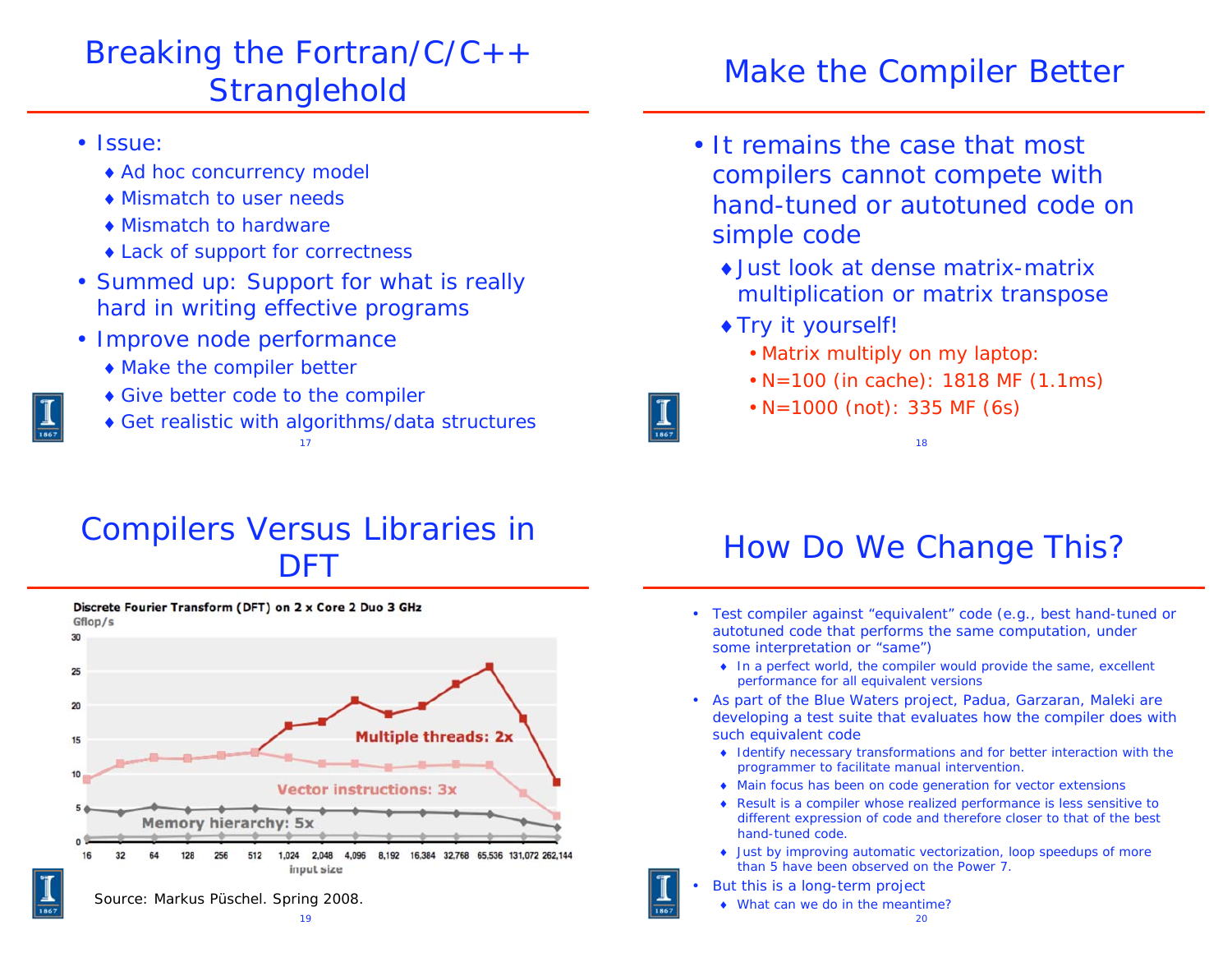# Give "Better" Code to the Compiler

- Augmenting current programming models and languages to exploit advanced techniques for performance optimization (i.e., *autotuning*)
- Not a new idea, and some tools already do this.
- But how can these approaches become part of the mainstream development?

#### Application Requirements and Implications

21

- Portable augment existing language.
	- ◆ Best if the tool that performs all of these steps looks like just like the compiler, for integration with build process
- Persistent
	- Keep original and transformed code around
- Maintainable
	- Let user work with original code *and* ensure changes automatically update tuned code
- Correct
	- Do whatever the app developer needs to believe that the tuned code is correct
- Faster
	- Must be able to interchange tuning tools pick the best tool for *each* part of the code
	- No captive interfaces
	- Extensibility a clean way to add new tools, transformations, properties, …

#### How Can Autotuning Tools Fit Into Application Development?

- In the short run, just need effective mechanisms to replace user code with tuned code
	- Manual extraction of code, specification of specific collections of code transformations
- But this produces at least two versions of the code (tuned (for a particular architecture and problem choice) and untuned). And there are other issues.
- What does an application *want* (what is the Dream)?

22

# Application-Relevant Abstractions

- Language for interfacing with autotuning must convey concepts that are meaningful to the application programmer
- Wrong: unroll by 5
	- Though could be ok for performance expert, and some compilers already provide pragmas for specific transformations
- Right (maybe): Performance precious, typical loop count between 100 and 10000, even, not power of 2
- We need work at developing higher-level, performance-oriented languages or language extensions